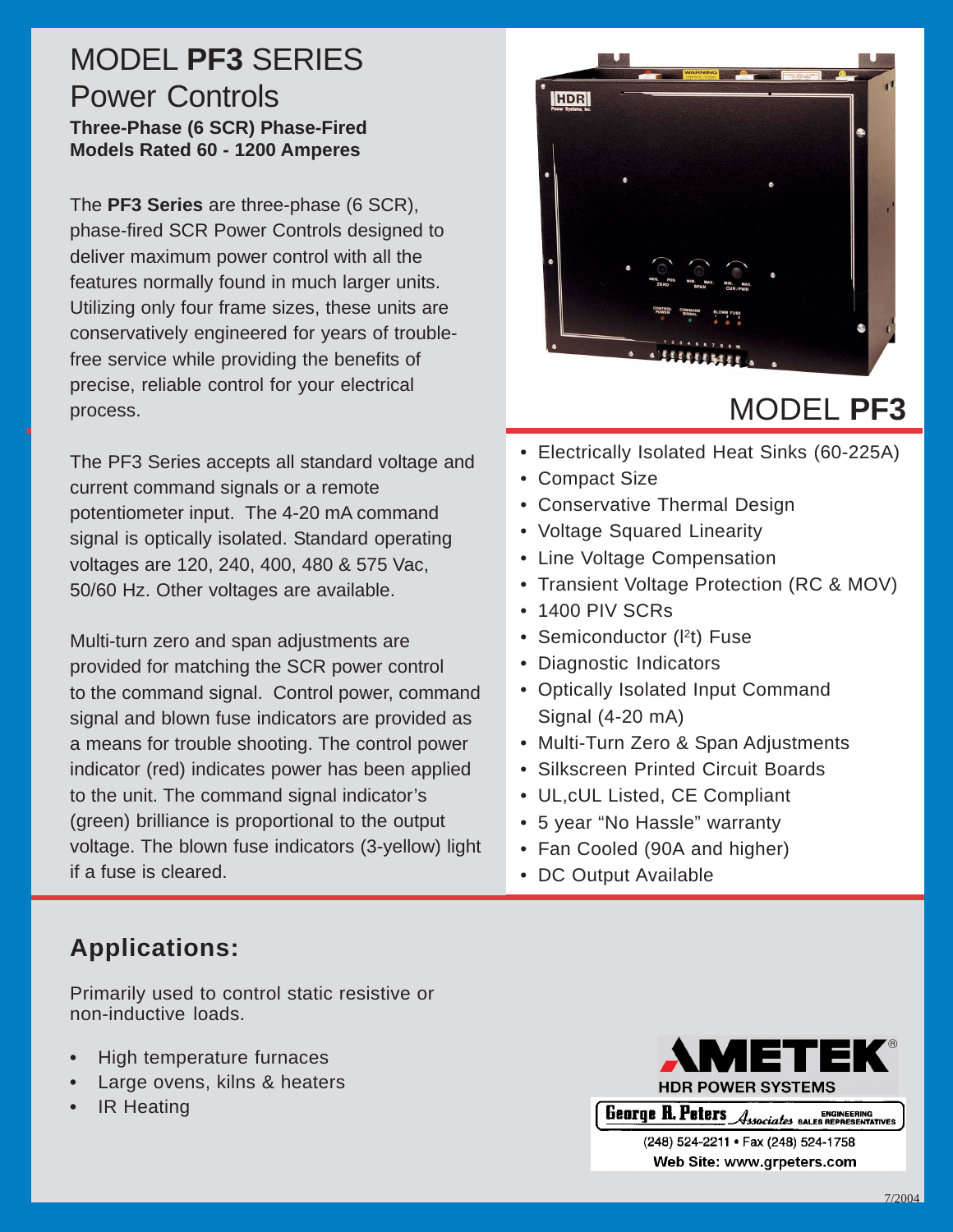

NOTE: Refer to SHPF3 Dimensions for DC Output



### **Model PF3** 350-500A

Depth: 8.500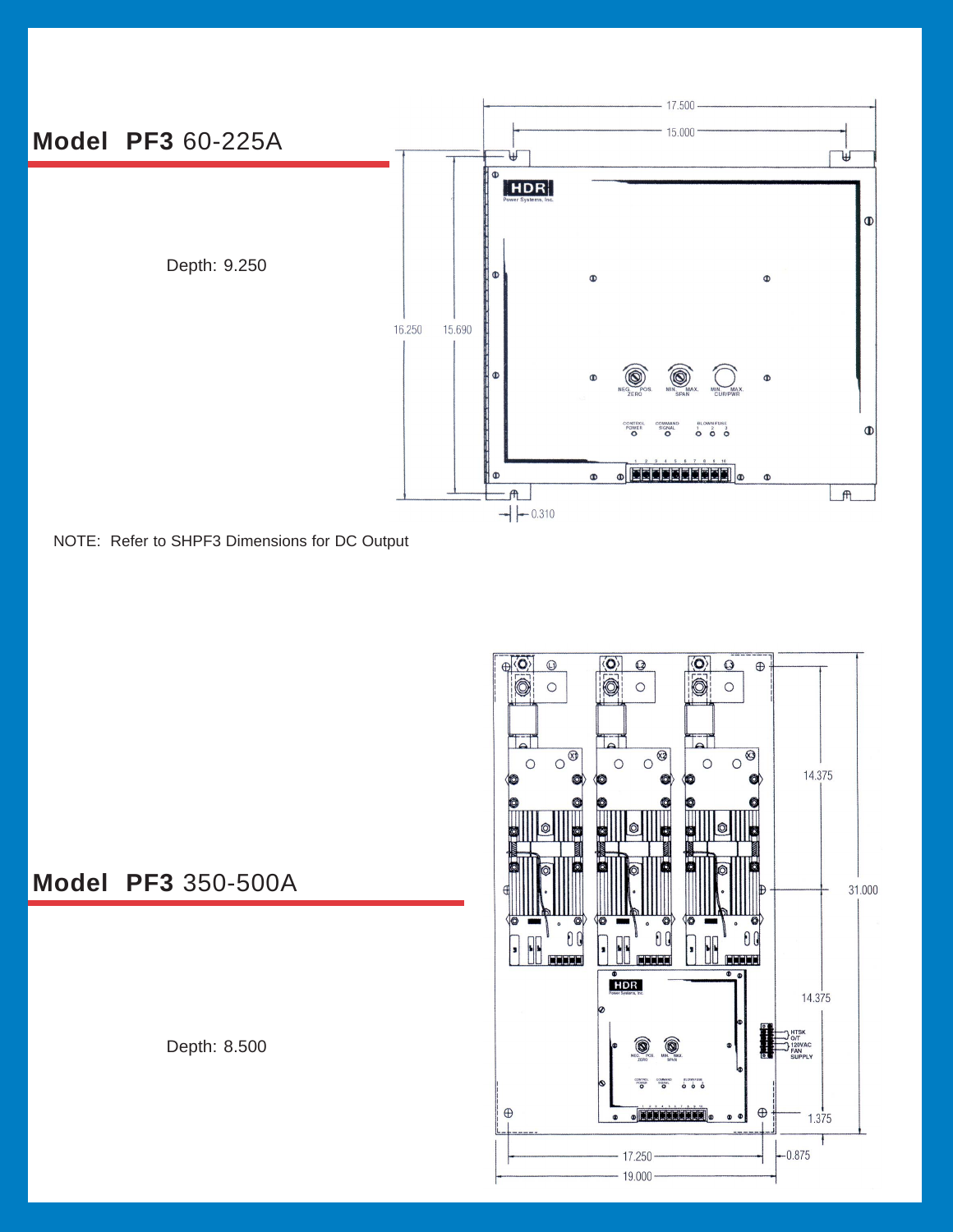

 $-26.000 -$ 

 $-27.000 -$ 

 $L_{0.500}$ 

 $-0.500$ 

#### **Model PF3** 650A

Depth: 11.250

### **Model PF3** 800-1200A

Depth: 11.750